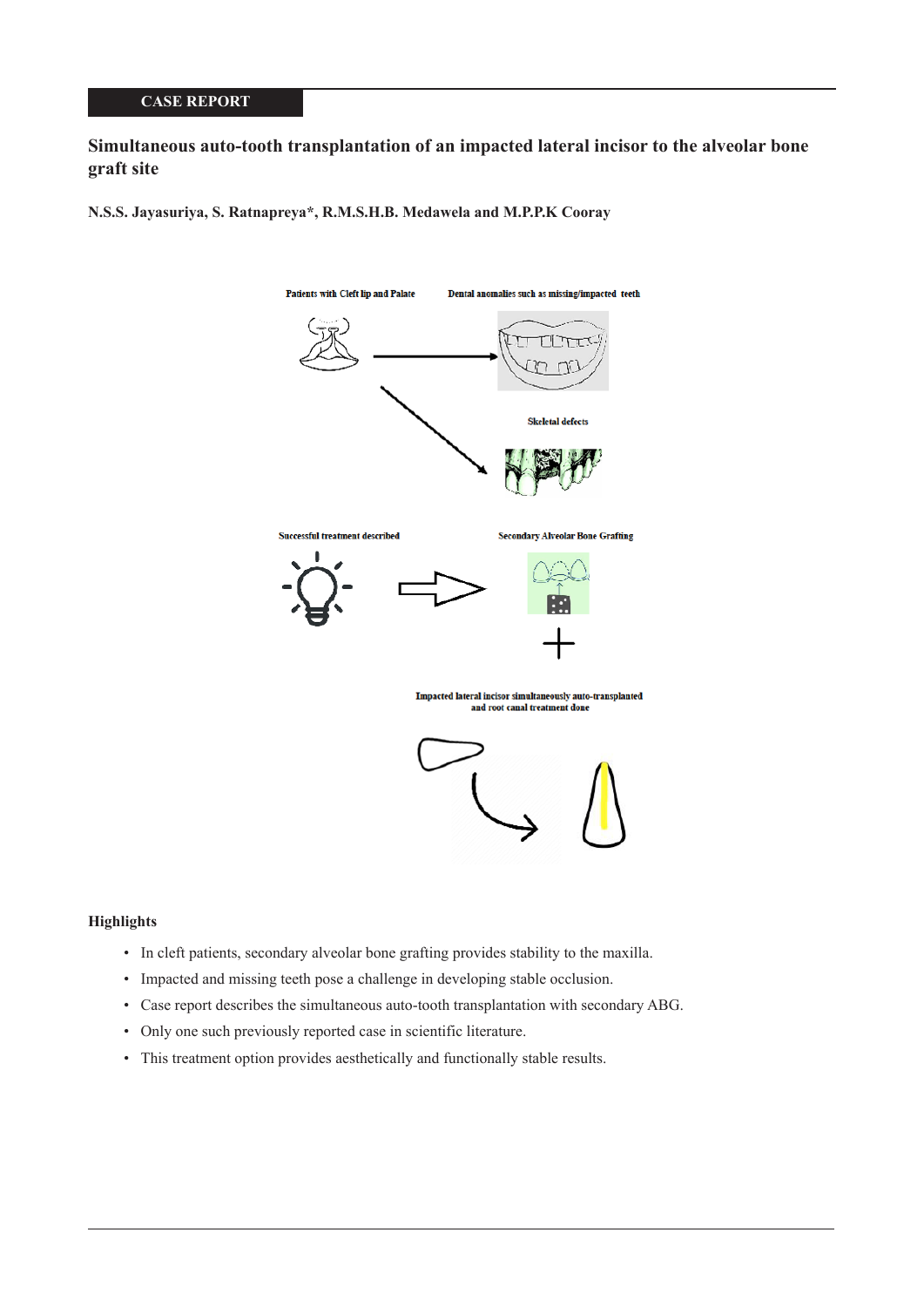# **CASE REPORT**

# **Simultaneous auto-tooth transplantation of an impacted lateral incisor to the alveolar bone graft site**

### **N.S.S. Jayasuriya1 , S. Ratnapreya2\*, R.M.S.H.B. Medawela3 and M.P.P.K Cooray1**

<sup>1</sup>Department of Oral and Maxillofacial Surgery, Faculty of Dental Sciences, University of Peradeniya, Peradeniya, *Sri Lanka.*

*2 Oral and Maxillofacial Surgery Unit, District General Hospital Matara, Matara, Sri Lanka.*

<sup>3</sup> Department of Oral Medicine and Periodontology, Faculty of Dental Sciences, University of Peradeniya, Peradeniya, *Sri Lanka.*

*Received: 18/10/2021 ; Accepted: 21/02/2022*

**Abstract:** Secondary alveolar bone grafting (ABG) in cleft patients with a cleft alveolus provides stability to the maxillary arch. Occlusal anomalies accompanying the cleft, such as impacted and missing teeth pose a challenge. A 10-year-old girl with a right-sided cleft alveolus had her ipsilateral lateral incisor horizontally impacted. At the time of the ABG, the impacted lateral incisor was auto-transplanted followed by root canal treatment. Two years and eight months after treatment, the transplanted tooth was aesthetically and functionally stable. Secondary ABG with simultaneous auto-tooth transplantation is an option for alveolar cleft treatment, especially for severely malpositioned teeth with little scope for orthodontic alignment.

*Keywords***:** Bone graft; secondary alveolar bone graft; cleft lip palate; tooth transplantation; orthodontics.

### **INTRODUCTION**

Secondary Alveolar Bone Grafting (ABG), has a very high success rate (Mahajan *et al*., 2017). This coincides with the spontaneous eruption of the permanent canine through the cleft and in most cases subsequent complete closure of the space. When teeth are congenitally missing or impacted, obtaining a well-aligned dental arch may be difficult. In these patients, the space is traditionally closed by means of prosthodontics including dental implants. Delayed autotooth transplantation (ATT) of teeth to the ABG site had been successful and recommended by some clinicians and the mandibular premolar teeth had been a popular choice (Aizenbud *et al.,* 2012).

For ATT to be successful when performed at the time of an ABG, a complete bone cover, water-tight closure, and good post-operative stability are necessary. The first report of successful autogenous tooth transplantation to an alveolar cleft at the time of the ABG is described by Miura *et al.* (2015). Though ATT of teeth into an alveolar cleft at the time of ABG seems a better option, it runs the risk of compromising the primary alveolar bone graft surgery leading to potential failure. Therefore, in order to recommend ATT as a routine procedure, more cases need

to be studied to evaluate prognosis and to understand the challenges. We believe this unusual case of autotransplanting of an impacted lateral incisor to the alveolar bone graft site would contribute to proving the success of this procedure.

#### **Case Report**

A 10-year-old girl with a history of nonsyndromic rightsided cleft lip and palate had an impacted right lateral incisor placed horizontally in an unfavorable path of eruption (Figure 1). She had undergone cleft lip repair and cleft palate repair at the ages of 3 months and 10 months respectively. Past medical history was insignificant. Cone Beam CT scan showed no root curvature of the impacted tooth, thus atraumatic extraction was considered possible through the available space. Furthermore, the impacted tooth was well away from the roots of the other permanent teeth and no root resorption was noted. The cleft space was occupied by a tilted deciduous canine and the central incisor and adequate space for the lateral incisor was gained by pre-surgical orthodontics.



**Figure 1:** DPT radiograph; before preoperative orthodontic treatment.



*\*Corresponding Author's Email:* sakuntha.left.ratnapriya@gmail.com *https://orcid.org/0000-0003-1695-7918*

This article is published under [the Creative Commons Attribution License \(https://creativecommons.org/licenses/by/4.0/\),](https://creativecommons.org/licenses/by/4.0/)  which permits unrestricted use, distribution, and reproduction in any medium, provided the original work is properly cited.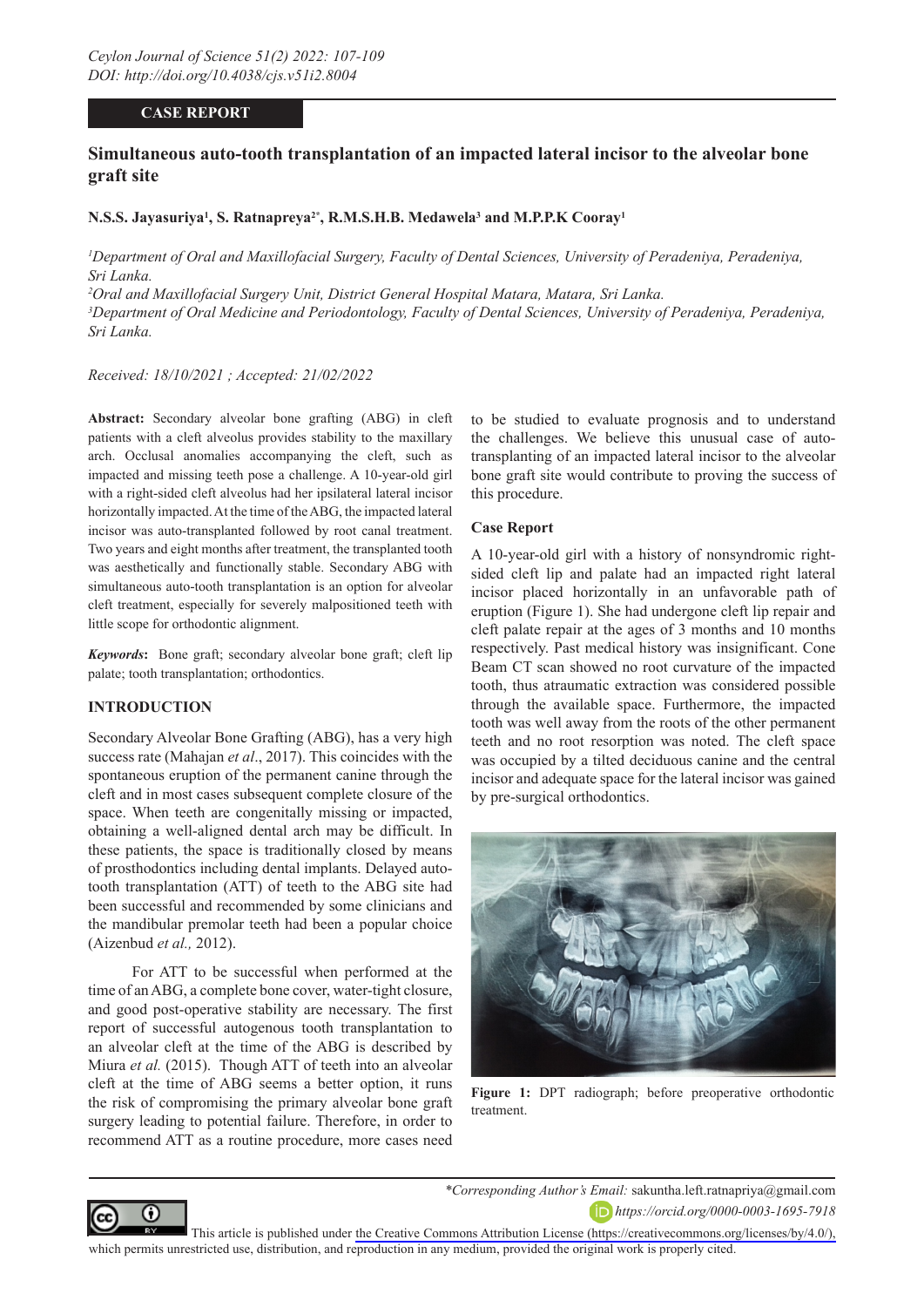At the time of the ABG, the lateral incisor was harvested atraumatically and transplanted into the alveolar cleft. Platelet-rich plasma (PRP) and cancellous bone, harvested from the anterior tibia were used for the ABG. The transplanted tooth was splinted to the adjacent teeth for stability with good occlusal clearance (Figure 2).



**Figure 2:** Intra-operative photograph; after transplantation of lateral incisor splinted with wire and composite.

Endodontic treatment was performed in the second postoperative week followed by the removal of the splint (Figure 3). By the end of three years, the tooth showed good stability with no radiological evidence of root resorption. Informed consent of the patient and the parents were obtained for treatment as well as for clinical photographs.



**Figure 3:** Upper occlusal radiograph after 3 months; root canal treatment completed, satisfactory osteogenesis around lateral incisor.

#### **DISCUSSION**

In patients with alveolar clefts, ABG would provide a base for a stable occlusion that is functional and aesthetically pleasing. In a significant proportion of patients with a cleft alveolus, dental anomalies are seen at the cleft site (Nicholls, 2016). This makes conventional orthodontic treatment alone inadequate in closing the dental gaps. Clinicians traditionally use fixed and removable prosthodontics to provide a stable occlusion (Van Nhan *et al.,* 2018). Fixed prosthetic methods are usually delayed until the patient completes the growth. ATT is a good alternative in such situations as it allows a natural space closure from the time of the surgery. ATT with mandibular premolars has been successfully performed to achieve a more natural treatment (Aizenbud *et al.*, 2013). This is done as a second surgery after the initial success of the ABG.

ATT into normal dental arches has good success rates. Tsukiboshi's (2002) sample of 220 cases that were followed up for 6 years showed a survival rate of 90% and a success rate of 82%. Bae *et al*, 2010 reported only 3 failures out of 19 cases with a success rate of 84%. For a successful ATT without root resorption, the critical factor is the presence of intact periodontal ligament on the tooth surface in addition to minimal extra alveolar time (Andreasen, 1981). Complications of this procedure include ankylosis and root resorption (Rohof *et al,* 2018). In contrast to the traditional method, ATT at the time of the ABG is more challenging. Therefore, more evidence is needed to comment on the prognosis. In the case discussed above, at the time of secondary ABG, root formation of the canine was incomplete. Thus, it was decided to auto-transplant the lateral incisor and plan treatment for the canine at an appropriate time. Furthermore, the clinical team concluded that a natural occlusion including a lateral incisor was preferred for this child.

#### **CONCLUSION**

In conclusion, ATT at the time of ABG surgery showed good clinical stability for almost three years. Current literature on this technique is scarce. We clearly found this treatment modality useful, especially, when an impacted tooth is found at the site of the alveolar cleft.

#### **ETHICAL CLEARANCE**

None of the clinical photographs is identifiable. Patient consent was taken for surgery and research.

#### **ACKNOWLEDGEMENT**

There are no acknowledgements.

# **DECLARATION OF CONFLICT OF INTEREST**

We have no conflicts of interest.

## **REFERENCES**

Aizenbud D., Zaks M., Abu-El-Naaj I., Rachmiel A. and Hazan-Molina H. (2012). Mandibular premolar autotransplantation in cleft affected patients: the replacement of congenital missing teeth as part of the cleft patient's treatment protocol. *Journal of Cranio-Maxillofacial Surgery* **41**(5): 371-81. DOI: https://doi. org/10.1016/j.jcms.2012.10.020.